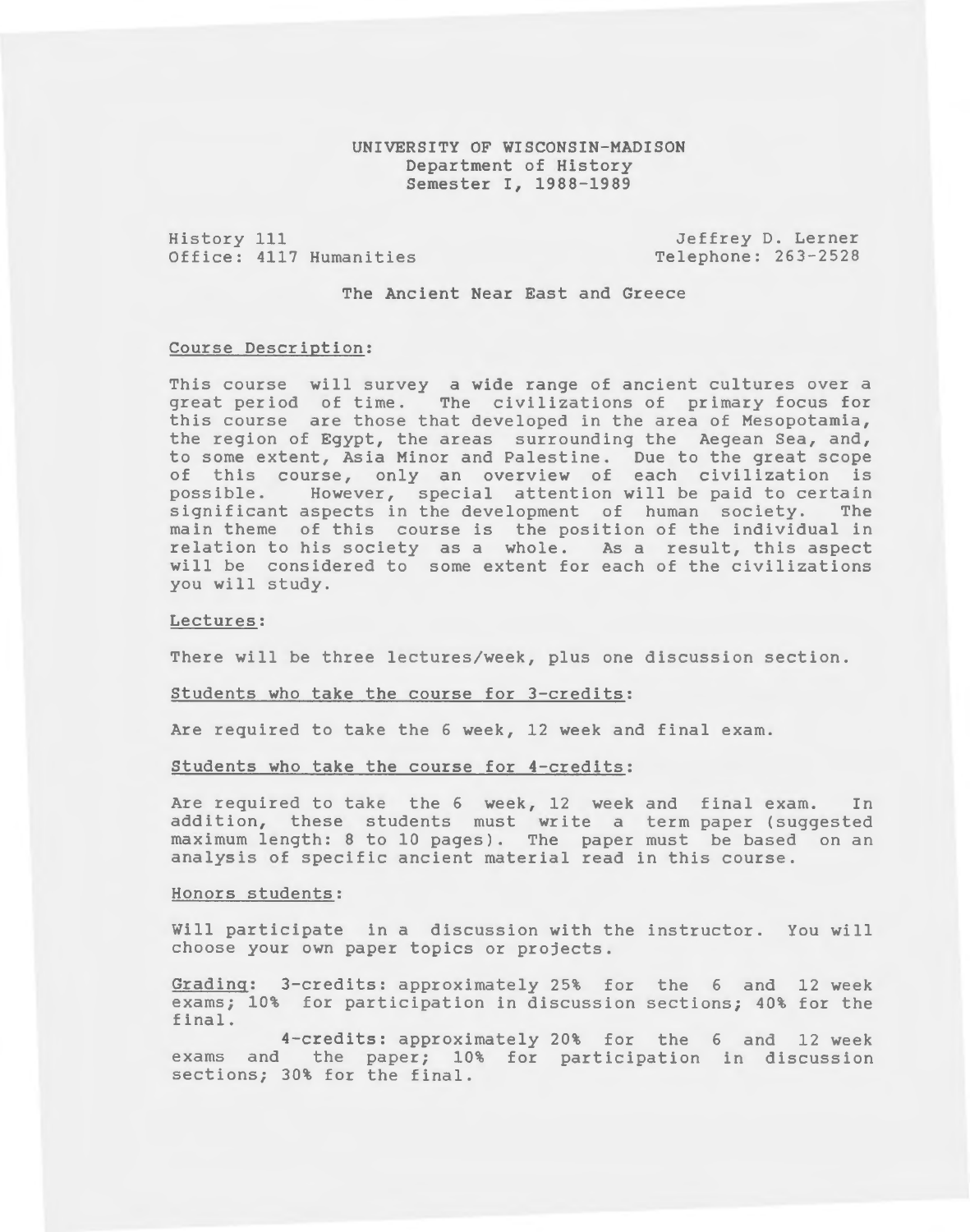#### Books to be purchased:

Carl Roebuck, The World of Ancient Times James B. Pritchard, The Ancient Near East, vol. I John A. Wilson, The Culture of Ancient Egypt Herodotus, The Persian Wars.Translated by George Rawlinson W.F. Albright, Biblical Period From Abraham To Ezra Hesiod and Theognis, translated by D. Wender Sophocles, The Three Theban Plays. Translated by R. Fagles R. Sealey, History of the Greek States, 700-338 B.C. F.W. Walbank, The Hellenistic World Brian M. Fagan, People of the Earth (Recommended) (Revised Standard Bible)

### Books on Reserve:

Please note that the Reserve Collection in H.C. White (Room 1191) has on reserve all of the forementioned books. The only exception to this is Fagan's, People of the Earth which has been ordered. All these books have been placed on three-hour reserve.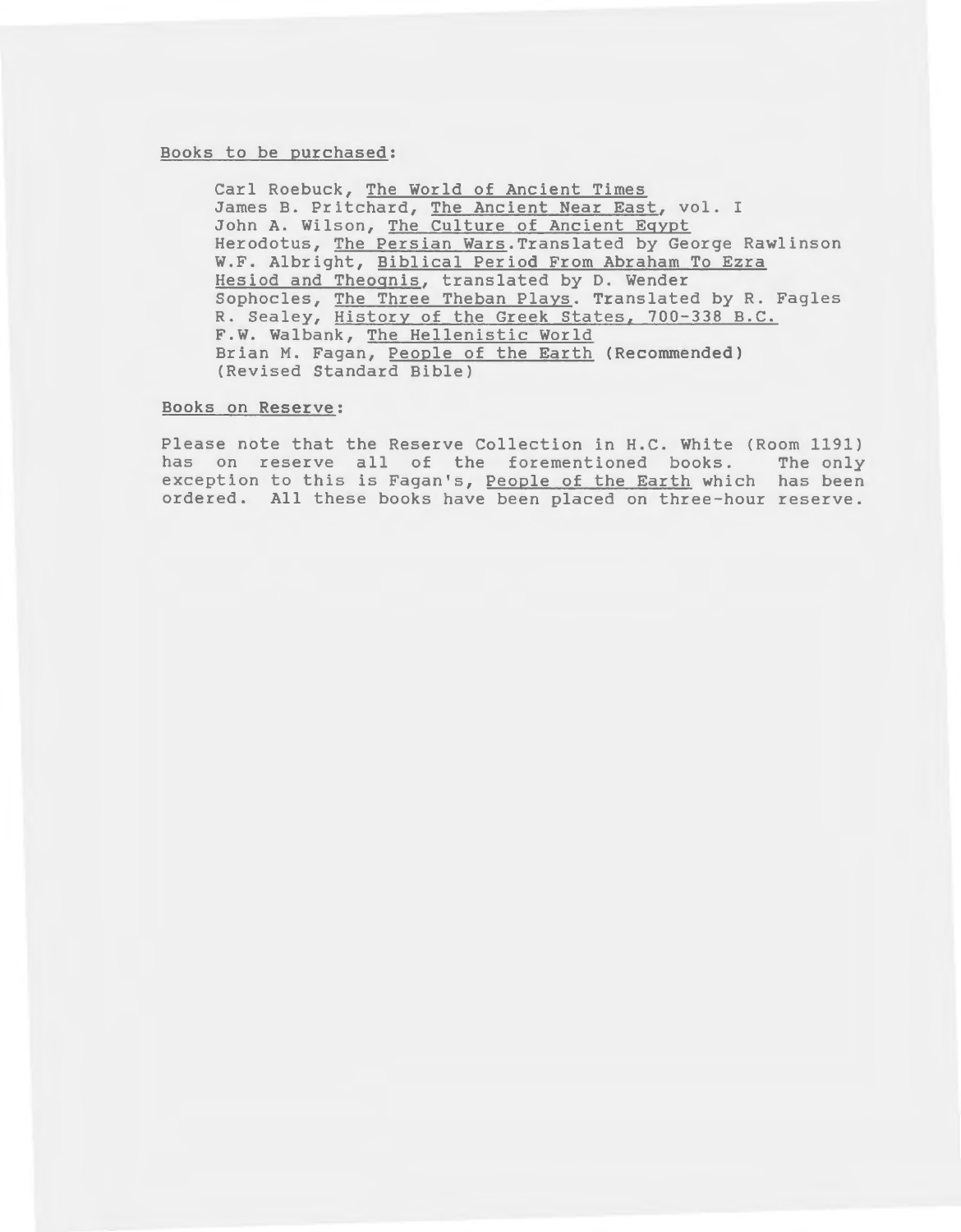### Lectures

#### Readings

- I. The Development of Agriculture & Urbanism (ca. 10,000-3500 B.C.)
- II. The Bronze Age Civilizations of the Ancient Near East & Greece (ca. 3500-1200 B.C.)
	- (1) Introduction: A Response to the Environment
	- (2) Mesopotamia: From Sumer to Babylonia and Creation Myths
	- (3) Egypt: From the Old & Middle Kingdoms to the fall of the New Kingdom
	- (3) Origins of the Hebrews
	- (4) Minoan & Mycenaean Civilization
- III. The Early Iron Age in the Near East (ca. 1200-500 B.C.)
	- (1) The Hebrews: From Kingdom to Exile. Hebraic World View: Covenant & Prophecy

(2) Assyria and Persia

Roebuck, 3-17. [Recommended: Fagan, Chapts. 6, 9-10 & 14. l

Roebuck, 19-46. Pritchard, 28-76; 85-86; 133-167.

Roebuck, 47-100 Wilson, 43-103, 125- 153, and 166-235. Pritchard, 1-5, 173- 182, and 184-186.

Albright, 1-9.

Roebuck, 101-119. [Recommended: Fagan, Chapt. 18.]

Roebuck, 125-135. Albright, 10-96. **The Bible:** I Samuel, 1-24, 31; II Samuel, 1-20; I Kings, 1-12; II Kings, 18-25; Genesis, 1-25.

Roebuck, 141-153; 157-170. Pritchard, 188-208. Herodotus I, 95-216.

### **6 Week Exam**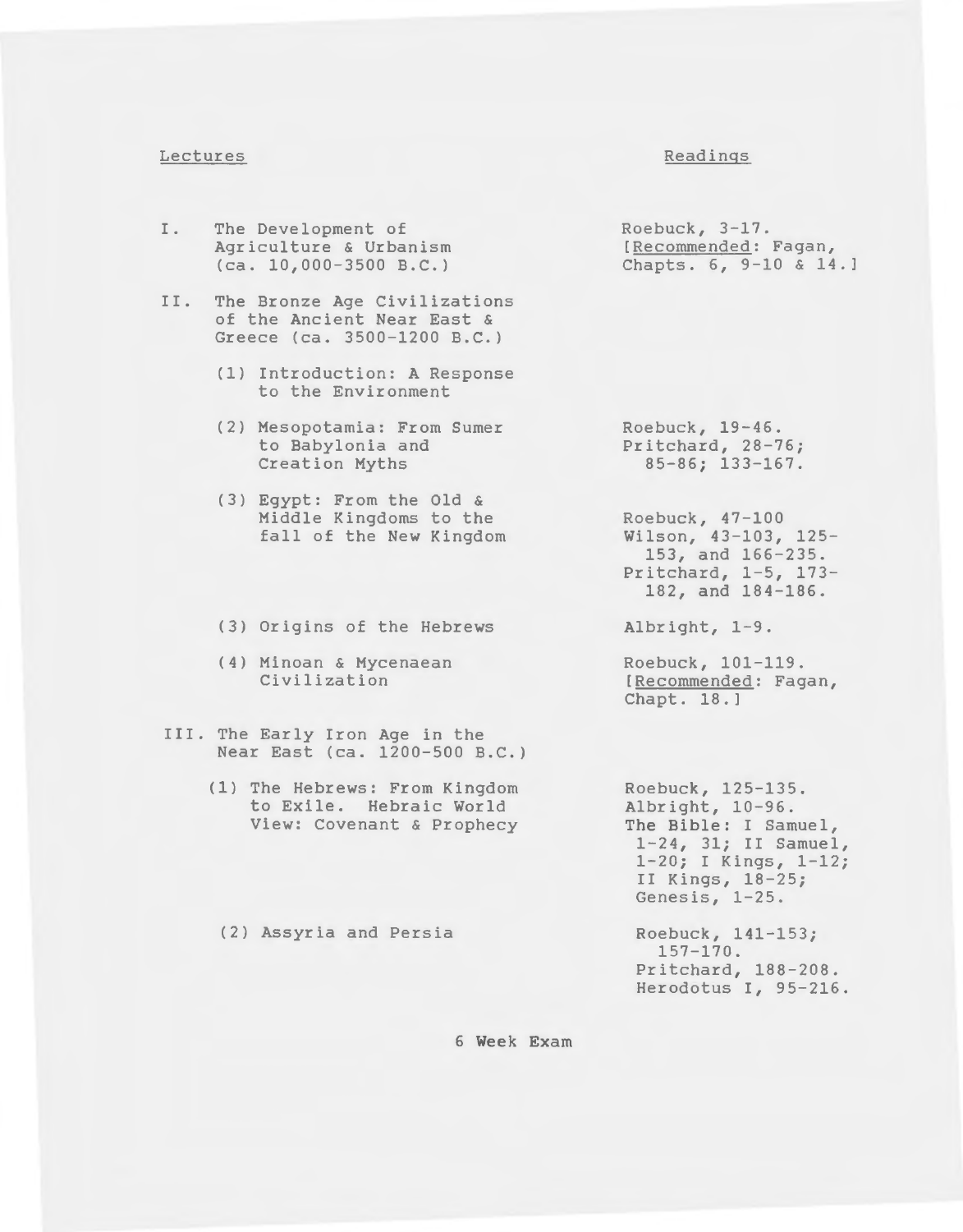### **Lectures**

- I. The Homeric World: The Greek "Dark Age" during the Iron Age (ca. 1200-800 B.C.)
- II. The Archaic Age (ca. 800-500 B.C.)
	- (1) The world according to Hesiod
	- (2) Sparta
	- (3} Athens
	- (4) The Individual in the Archaic Age
- III. The Classical Age (ca. 500-336 B.C.)
	- (1) The Persian Wars (500-480 B.C.)
	- (2) The Athenian Empire (ca. 480-430)
	- (3) The Classical Moment

## **Readings**

Roebuck, 174-190. Herodotus I, 56-58.

Roebuck, 191-197. Herodotus I, 23-24; III, 39-60; V, 67- 68; V, 92; and VI, 126-131. Sealey, 10-65.

Hesiod and Theognis, "Theogony", 11-57.

Roebuck, 197-203. Herodotus I, 65-68;  $I, 82; V, 39-54;$ VI, 48-84; and VII, 219-232. Sealey, 66-88.

Roebuck, 203-216. Herodotus I, 59-64; v, 55-66; v, 69-91. Sealey,89-168.

Roebuck, 217-235.

Roebuck, 236-252. Herodotus V, 96- 105; VI, 94-136; VII, 201-VIII 96. **[Recommended:**  Sealey, 169-230.] Roebuck, 253-269. Herodotus IX, 108- 122. **[Recommended:**  Sealey, 232-323.] Roebuck, 270-275.

Sophocles: The Three Theban Plays,  $33 - 128$ .